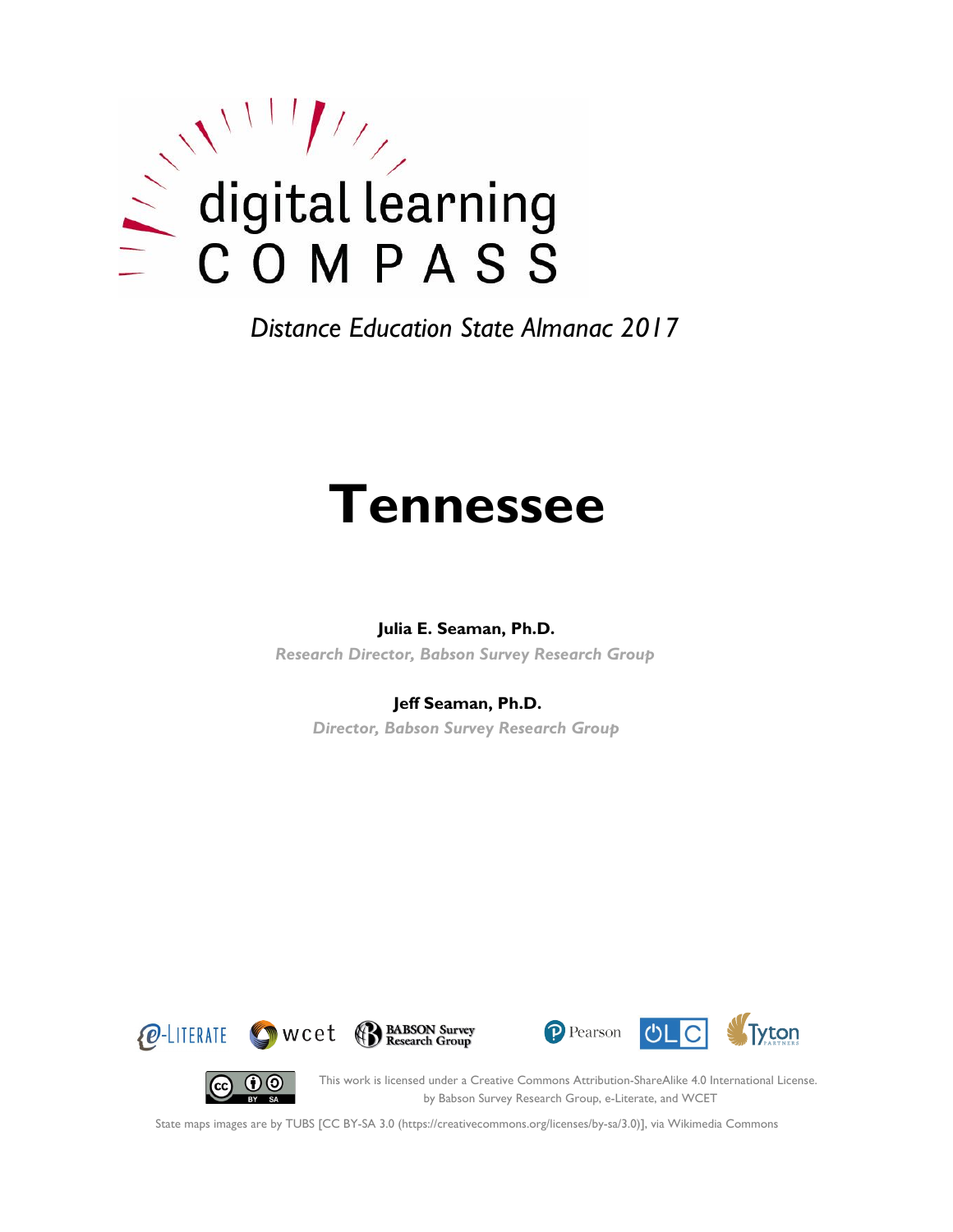| <b>Tennessee</b>              |              |                  |  |
|-------------------------------|--------------|------------------|--|
|                               | <b>State</b> |                  |  |
|                               |              | % of<br>National |  |
| <b>Population</b>             | 6,651,194    | 2.0%             |  |
| <b>18-55 Population</b>       | 3,126,061    | 2.0%             |  |
| <b>Number of Institutions</b> | 107          | 2.2%             |  |
|                               |              |                  |  |

 Tennessee has 107 degree-granting higher education institutions, which represent 2.2% of all such institutions in the United States. These institutions enrolled a total of 323,499 students as of fall 2015 (276,748 of which are studying at the undergraduate level and 46,751 at the graduate level). The fall 2015 figure is a decrease of 11,244 students (or -3.4%) from the number enrolled in the fall of 2012.

 Among the total student body, 94,972 (82,589 undergraduates and 12,383 graduate students) were taking at least one course at a distance. This is 29.4% of the enrolled student body, which is lower than the national average rate of 29.7%. The number of students taking distance education courses in the state increased by 16,394 (or 20.9%) between fall 2012 and fall 2015. This is higher than the national level of growth of 11.0%.

 29,191 students in Tennessee are taking all of their courses at a distance, made up of 21,822 undergraduates and 7,369 graduates. This represents 9.0% of all students enrolled in the state, a rate that is lower than the national average of 14.3%. A total of 24,127 (or 82.7% of these exclusively online students) live in Tennessee, the remainder come from outside of the state. This rate is higher than the national in-state average of 55.1%.

 The number of students that take any of their courses on campus, including those who take all of their courses on campus and those who take a mix of on-campus and distance courses, is 294,308, or 91.0% of the total student enrollment in Tennessee. This number represents a decrease in proportion on campus from the four years prior (94.0% from 314,736 students in 2012). The -3.0% rate is a larger change than the national 1.7% decrease.

|                    |                            | <b>Total</b>        |                        | <b>Undergraduate</b> |                        | <b>Graduate</b> |                        |
|--------------------|----------------------------|---------------------|------------------------|----------------------|------------------------|-----------------|------------------------|
|                    |                            | <b>All Students</b> | Any<br><b>Distance</b> | <b>All Students</b>  | Any<br><b>Distance</b> | All Students    | Any<br><b>Distance</b> |
|                    | <b>Total</b>               | 323,499             | 94,972                 | 276,748              | 82,589                 | 46,751          | 12,383                 |
|                    | Private for-profit         | 17,103              | 4.475                  | 15,398               | 3,673                  | 1.705           | 802                    |
| Control            | Private not-for-profit     | 82,985              | 15,046                 | 61,598               | 10,907                 | 21,387          | 4,139                  |
|                    | <b>Public</b>              | 223,411             | 75,451                 | 199,752              | 68,009                 | 23,659          | 7,442                  |
| <b>Type</b>        | 2 to 4-year                | 95, 121             | 31,670                 | 95,121               | 31,670                 | 0               | 0                      |
|                    | 4-year or more             | 228,378             | 63,302                 | 181,627              | 50,919                 | 46,751          | 12,383                 |
|                    | Under 1,000                | 17,385              | 2,644                  | 14,444               | 2,009                  | 2,941           | 635                    |
| <b>Instutional</b> | $1,000 - 4,999$            | 65,981              | 16,299                 | 52,140               | 12,150                 | 13,841          | 4,149                  |
| <b>Enrollment</b>  | $5,000 - 9,999$            | 89,388              | 30,314                 | 83.657               | 28.842                 | 5.731           | 1,472                  |
| <b>Size</b>        | 10,000 - 19,999            | 79,804              | 26,690                 | 67,860               | 23,605                 | 11,944          | 3,085                  |
|                    | 20,000 and above           | 70,941              | 19,025                 | 58.647               | 15,983                 | 12,294          | 3,042                  |
|                    | Associate's College        | 90,286              | 31,493                 | 90,286               | 31,493                 | $\mathbf 0$     | $\mathbf 0$            |
|                    | Baccalaureate College      | 11,838              | 1,135                  | 11,656               | 1,113                  | 182             | 22                     |
| Carnegie           | <b>Doctoral University</b> | 128,812             | 35,638                 | 101,368              | 29,356                 | 27,444          | 6,282                  |
|                    | Master's College           | 72,655              | 23,446                 | 59,813               | 18,838                 | 12,842          | 4,608                  |
|                    | Specialized                | 15,640              | 2,243                  | 12,469               | 1,412                  | 3,171           | 831                    |
|                    | Unassigned                 | 4,268               | 1,017                  | 1,156                | 377                    | 3,112           | 640                    |

## **Overall and Distance Enrollment - 2015**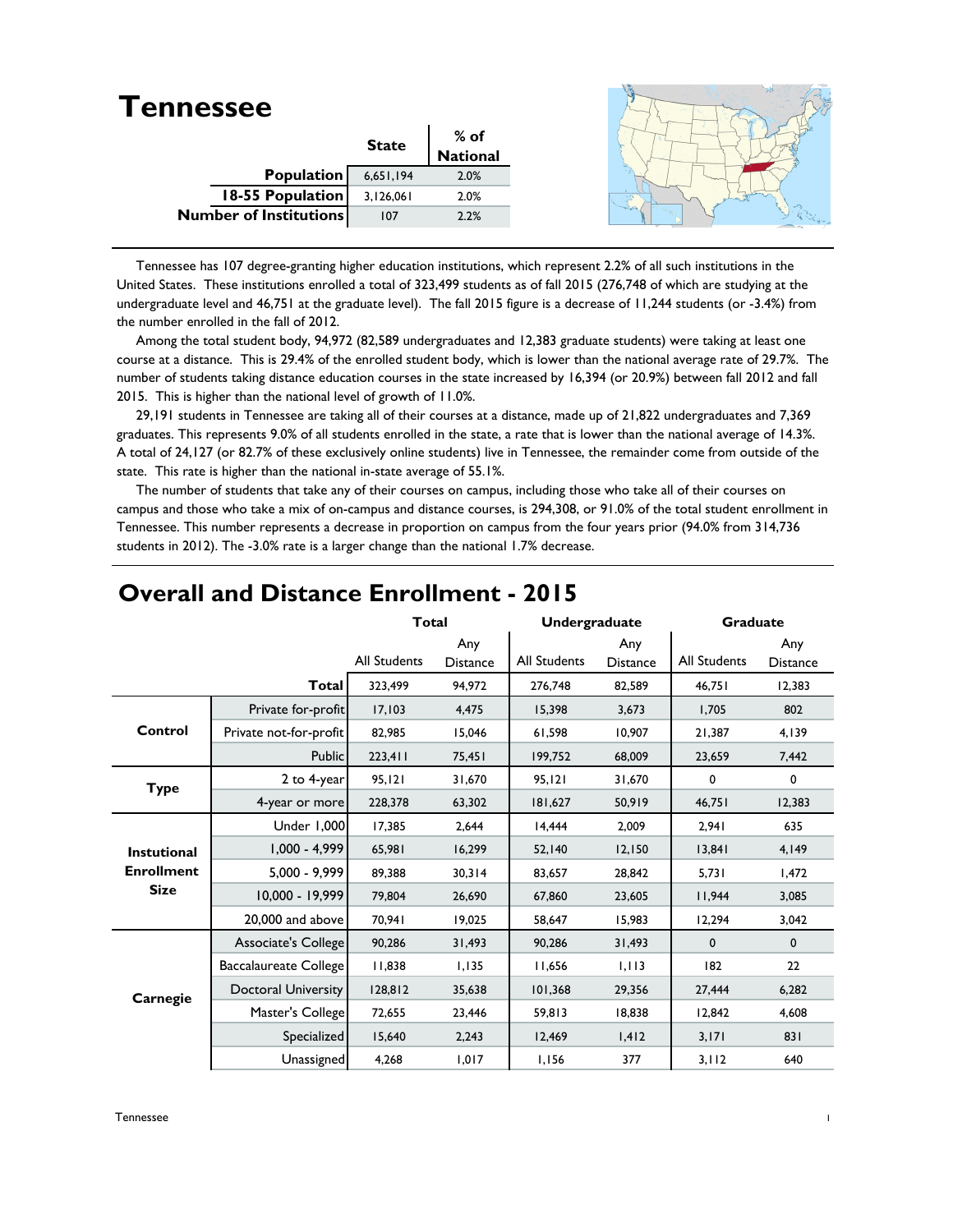

## **Distribution of State Institutions**



5%

22%

# **On-Campus Students**

**Public** 

**SIZE**





**TYPE**

**Unassigned**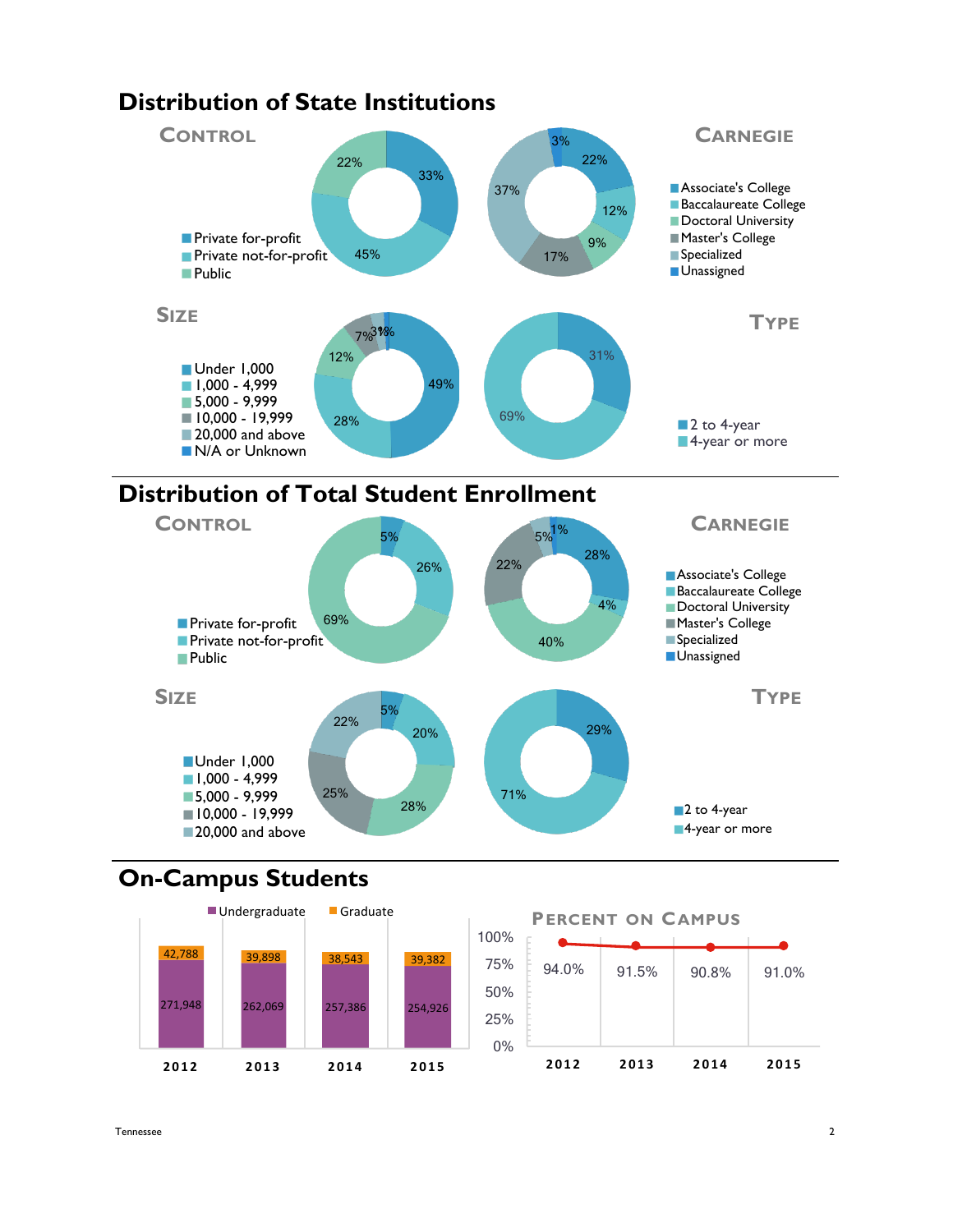# **Distribution of Distance Student Enrollment**



# **Enrollment Trends**



## **Exclusively Distance Student Locations**